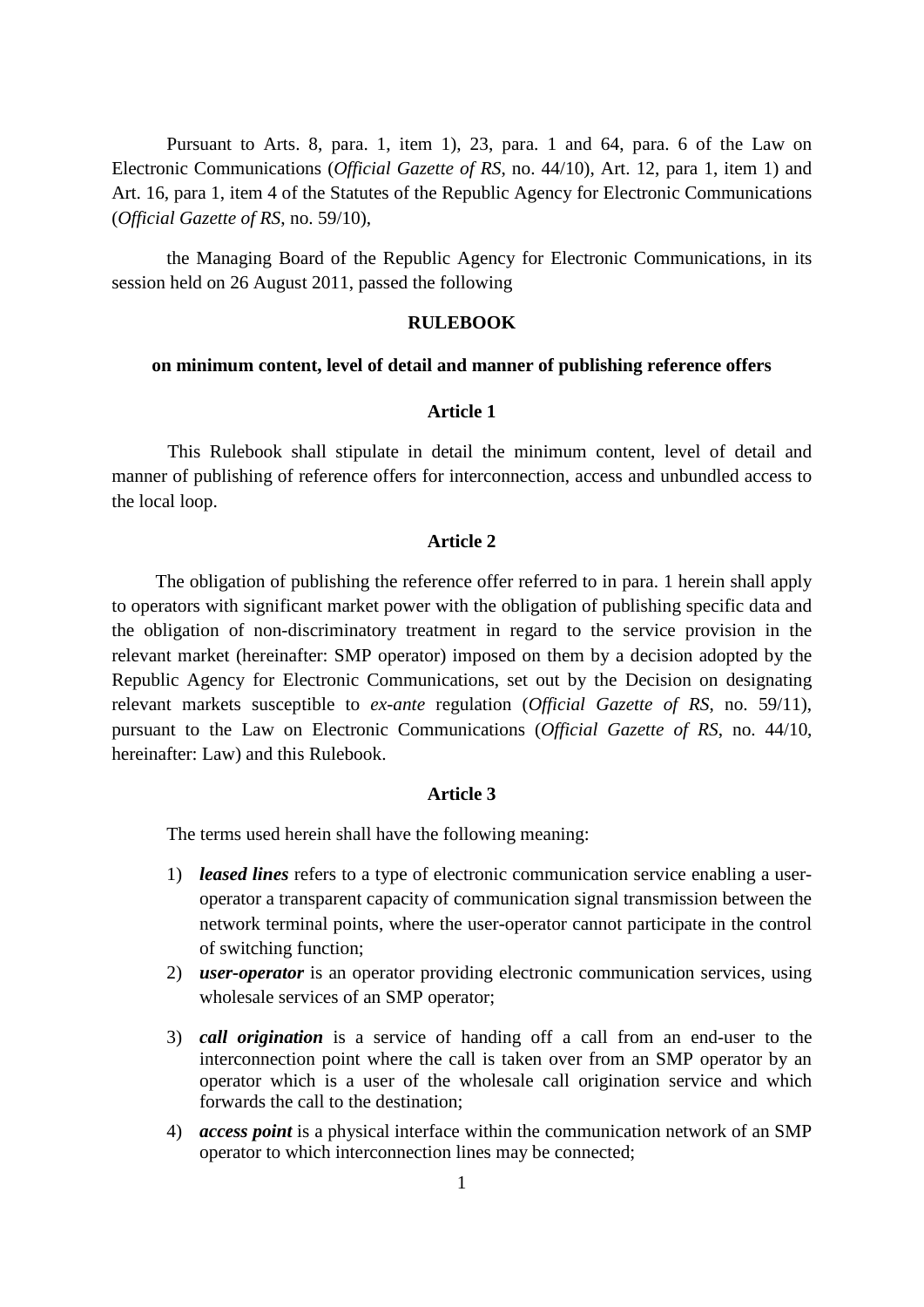- 5) *demarcation point* is a physical point where the electronic communication network of an SMP operator is interconnected with the electronic communication network of a user-operator and it is a point of liability demarcation between the SMP operator and the user-operator;
- 6) *call termination* is a wholesale service of forwarding a call to a specific number in a specific network (fixed or mobile) provided by an SMP operator to a useroperator.

## *General Principles of the Reference Offer*

# **Article 4**

An SMP operator shall be required to provide the services from the reference offer in a non-discriminatory and transparent manner and to set the prices in the stipulated manner in case the obligation of price control and application of cost-accounting has been imposed on them by a decision of the Agency.

An SMP operator shall be required to provide the services from the reference offer to all operators using or intending to use these services at equal conditions as those applied to the services used for their own needs, the needs of the related entities and partners.

The reference offer shall be split into single components to a degree such as to enable an interested operator to select a specific component of the offer without the obligation to accept other component of the offer, which are not necessary for the service provision.

At the request of the Agency an SMP operator shall prepare their reference offer, publish it on their website and submit it to the Agency, within the timeframe stipulated by the Law.

The reference offer referred to in the previous paragraph shall be applied as of 30 days following its publication.

# *Content and the Level of Detail of the Reference Offer*

## **Article 5**

The reference offer shall include general provisions, technical and commercial terms and conditions and relevant appendices.

General provisions of the reference offer shall include the following:

- 1) name and address of the operator;
- 2) subject of the reference offer;
- 3) description and types of services;
- 4) publishing date and the beginning of the application of the reference offer;
- 5) conditions of the offer;
- 6) reference offer modification procedure;
- 7) application procedure, response timeframes and negotiation procedure;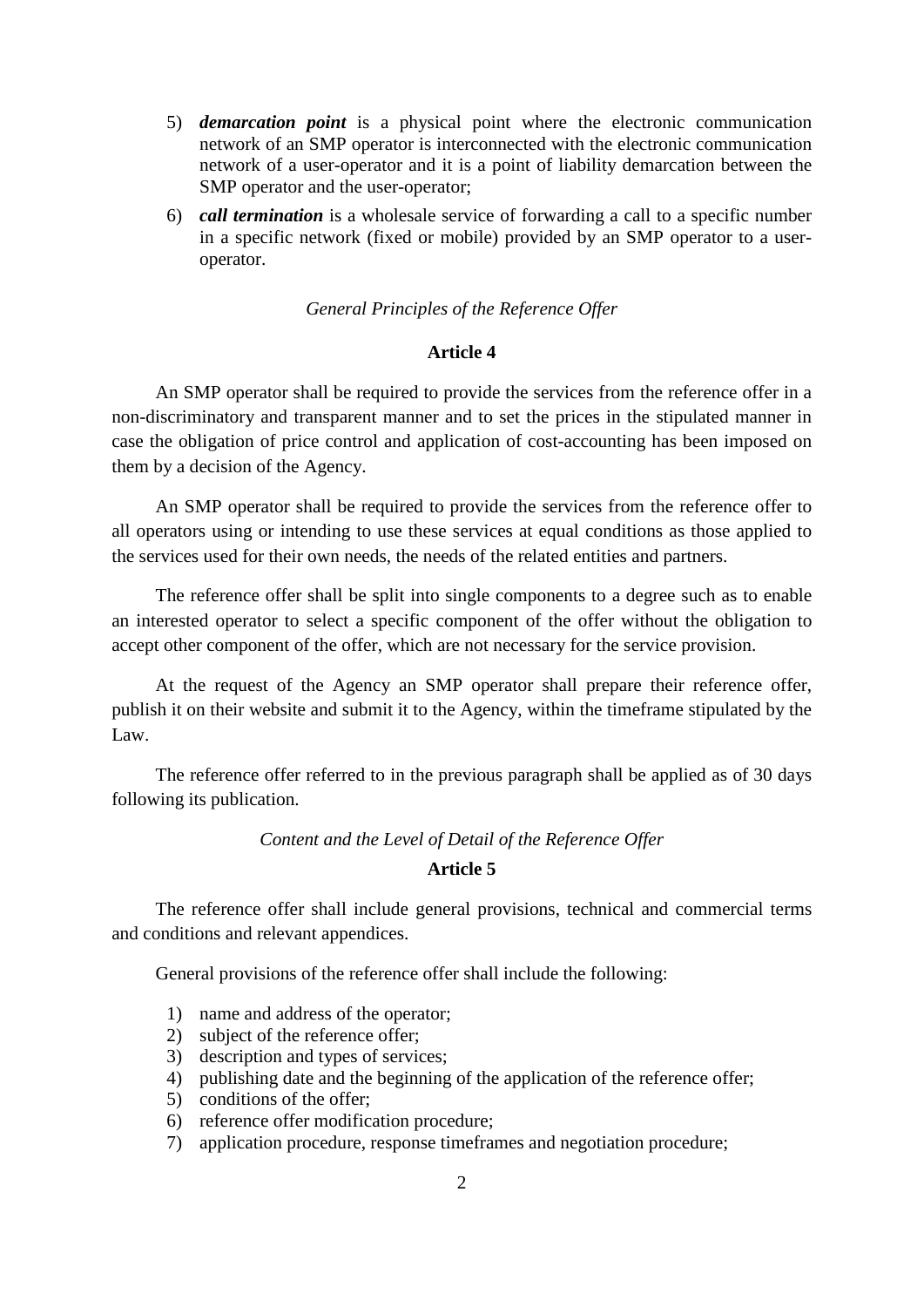- 8) conditions under which a request from a user-operator to use relevant services may be refused;
- 9) contract closing timeframe;
- 10) contract modification procedure and grounds for price modification;
- 11) complaint submission and resolution procedure and timeframes;
- 12) liability of both parties, liability demarcation and damage compensation procedure;
- 13) confidentiality and trade secret provisions;
- 14) dispute resolution procedure;
- 15) service provision termination;
- 16) intellectual property rights;
- 17) meaning of terms and abbreviations used.

The technical requirements of the reference offer include all technical information necessary for service realization (standards, interfaces, protocols, etc.) quality of service (QoS) parameters and the manner of modification of technical parameters.

The commercial conditions of the reference offer shall include the following:

- 1) price of a service form the reference offer;
- 2) payment security instrument;
- 3) compensation in case of service delivery delay;
- 4) discounts on specific services, if applicable, indicating the prices and pricing principles;
- 5) method of calculation, collection and payment security (security instruments), including timeframes, method of invoicing and billing error complaint procedure (refund claim);
- 6) breach of contract compensation.

The reference offer shall also include the following appendices:

- 1) confidentiality statement form;
- 2) text of bank guaranty or other payment security instrument;
- 3) contact information.

*Reference Interconnection Offer (RIO) for Call Origination and Call Termination on Public Fixed Telephone Network* 

#### **Article 6**

Reference offer for wholesale call origination and call termination on public fixed telephone network shall include general provisions, technical requirements and commercial conditions and relevant appendices.

The content of the reference offer general provisions referred to in para. 1 herein is regulated under Art. 5, para. 2 herein.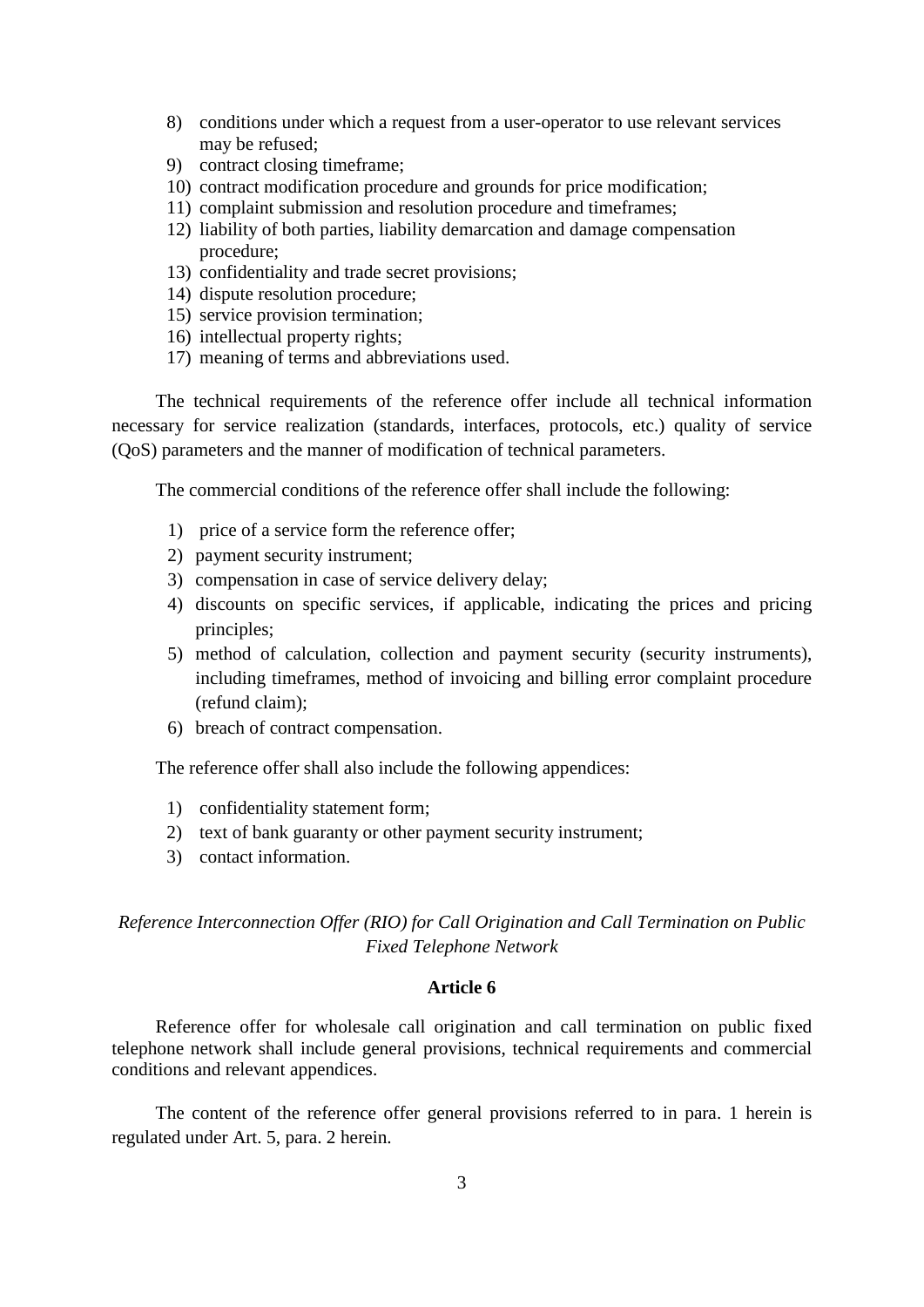The reference offer referred to in para. 1 herein shall include the following technical requirements for call origination and termination services:

- 1) information on network and infrastructure necessary for interconnection:
	- 1.1. interconnection architecture;
	- 1.2. interfaces, signalling and protocols for all types of connection;
	- 1.3. synchronization;
	- 1.4. transmission systems;
	- 1.5. other technical requirements necessary for interconnection (equipment placement, transmission path, etc.);
- 2) interconnection set-up (access points, lines and interconnection procedure);
- 3) manner and conditions regarding the maintenance of the QoS and level of the service provided;
- 4) procedures in case of modifications in the communication network of the SMP operator.

The commercial conditions of the reference offer referred to in para. 1 herein are regulated under Art. 5, para. 4 herein.

The reference offer referred to in para. 1 herein shall include the appendices referred to in Art. 5 para. 5 herein, and also the following:

- 1) List and addresses of interconnection access points,
- 2) Request forms for negotiation and service cancellation,
- 3) Request form for malfunction/interference removal,
- 4) Request form for interconnection capacity planning.

*Reference Interconnection Offer (RIO) for Call Termination Service on Mobile Networks*

#### **Article 7**

Reference offer for service provision in the wholesale market for call termination on mobile network shall include general provisions, technical requirements and commercial conditions and relevant appendices.

The content of the general provisions referred to in para. 1 herein shall be regulated under Art. 5, para. 2 herein.

The reference offer referred to in para. 1 herein shall include the following technical requirements for call termination service:

- 1) information on network and infrastructure necessary for interconnection:
	- 1.1. interconnection architecture;
	- 1.2. interfaces, signalling and protocols for all types of connection;
	- 1.3. synchronization;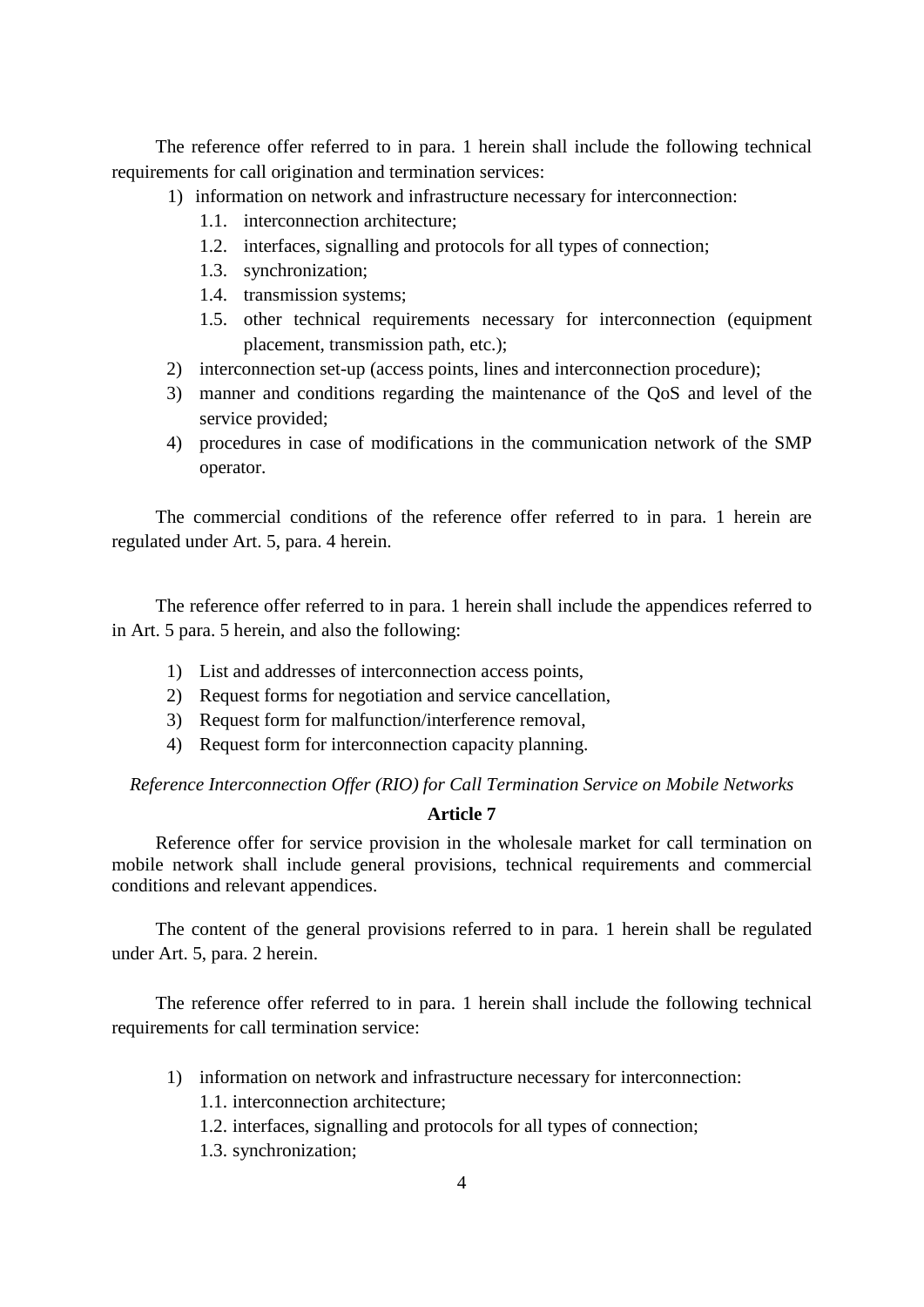1.4. transmission systems;

- 1.5. other technical requirements necessary for interconnection (equipment, placement, transmission path, etc.);
- 2) interconnection set-up (points and interconnection procedure);
- 3) manner and conditions regarding the maintenance of the QoS and level of the service provided.

The commercial conditions of the reference offer referred to in para. 1 herein are regulated under Art. 5, para. 4 herein.

The reference offer referred to in para. 1 herein shall include the appendices referred to in Art. 5 para. 5 herein, and also the following:

- 1) List and addresses of interconnection access points,
- 2) Request forms for negotiation and service cancellation,
- 3) Request form for malfunction/interference removal,
- 4) Request form for interconnection capacity planning.

# *Reference Unbundled Local Loop Offer (RUO)*

# **Article 8**

Reference Unbundled Local Loop Offer shall include general provisions, technical requirements and commercial conditions and relevant appendices.

The reference offer referred to in para. 1 herein shall include the general provisions regulated under Art. 5, para. 2 herein, and also the following:

- 1) conditions under which a request by a user-operator to use relevant services may be rejected;
- 2) conditions for the transition of a user-operator from a full to a shared unbundled access to the local loop;
- 3) conditions for the using the infrastructure;
- 4) conditions for the access of the user-operator's staff;
- 5) notification procedures and synchronization of the operation in the event of planned network or infrastructure modifications;
- 6) rights and obligations of the operator in respect to the end-user;
- 7) description of the service of full and shared access to the local loop and/or subloop accompanied by a list of all elements, equipment and documentation related to the given service.

Technical requirements of the reference offer referred to in para. 1 herein shall include the following:

1) conditions for access and usage of the local loop accompanied by technical regulations pertinent to the full unbundled access which shall include the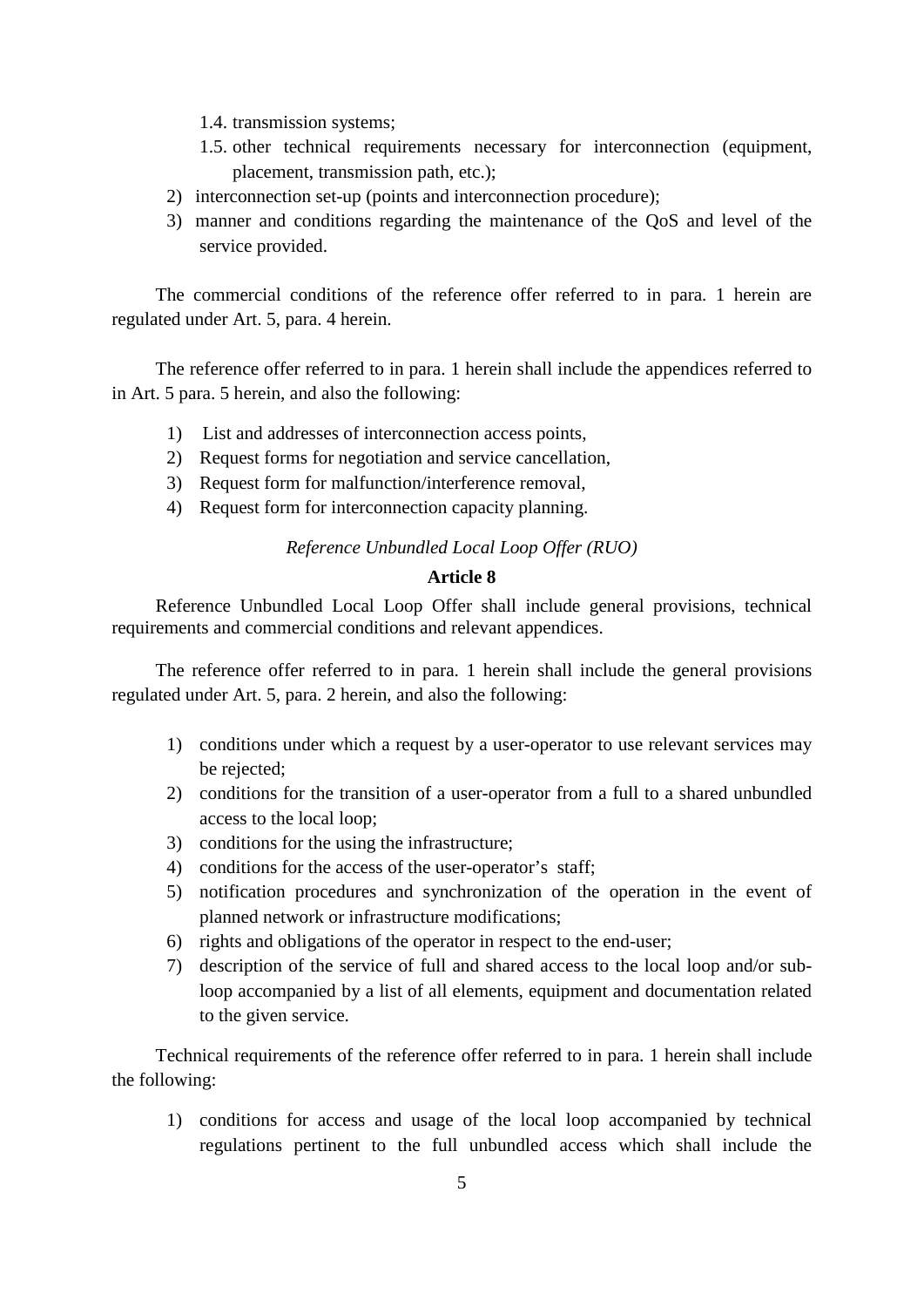following: availability, transmission technologies, interfaces, physical prerequisites, usage of each connection, operational back-up, specific demarcation point of liability;

- 2) conditions for access and usage of the local loop accompanied by technical descriptions pertinent to the shared unbundled access which shall include the following: responsibility for technical equipment, interfaces, usage of higher frequencies for data transmission;
- 3) conditions pertinent to the protection from harmful interference and EM compatibility;
- 4) description and conditions pertinent to the access to information system so as to enable efficient service provision of the access to the unbundled local loop, whereby the system shall enable the user-operator to perform the following: send and track the requests, report interferences and have access to issued bills;
- 5) procedures and conditions pertinent to interoperability testing;
- 6) procedures and conditions pertinent to maintaining the QoS and the level of service provided;

The reference offer referred to in para. 1 herein shall include the commercial conditions regulated under Art. 5, para. 4 herein, and also the following:

- 1) prices of services with specified scope of work, list of all elements, equipment and documentation required for the provision of specific service;
- 2) prices for:
	- 2.1 one-off set-up fee for a single unbundled access to the local loop;
	- 2.2 monthly charge for unbundled access to the local loop;
	- 2.3 cancellation and disconnection;
	- 2.4 revocation of request;
	- 2.5 transition from shared to full unbundled access to the local loop;
	- 2.6 unjustified request for interference removal .

The reference offer referred to in para. 1 herein shall include the appendices pursuant to Art. 5, para. 5 herein, an also the following:

- 1) Request by an operator to close a contract on unbundled access to the local loop ;
- 2) Request form for a single access to the local loop;
- 3) Statement by a subscriber on the intention to close a contract with the useroperator;
- 4) Statement on the obligation to pay any outstanding debt to the operator that provided the services used;
- 5) Request form for malfunction/interference removal.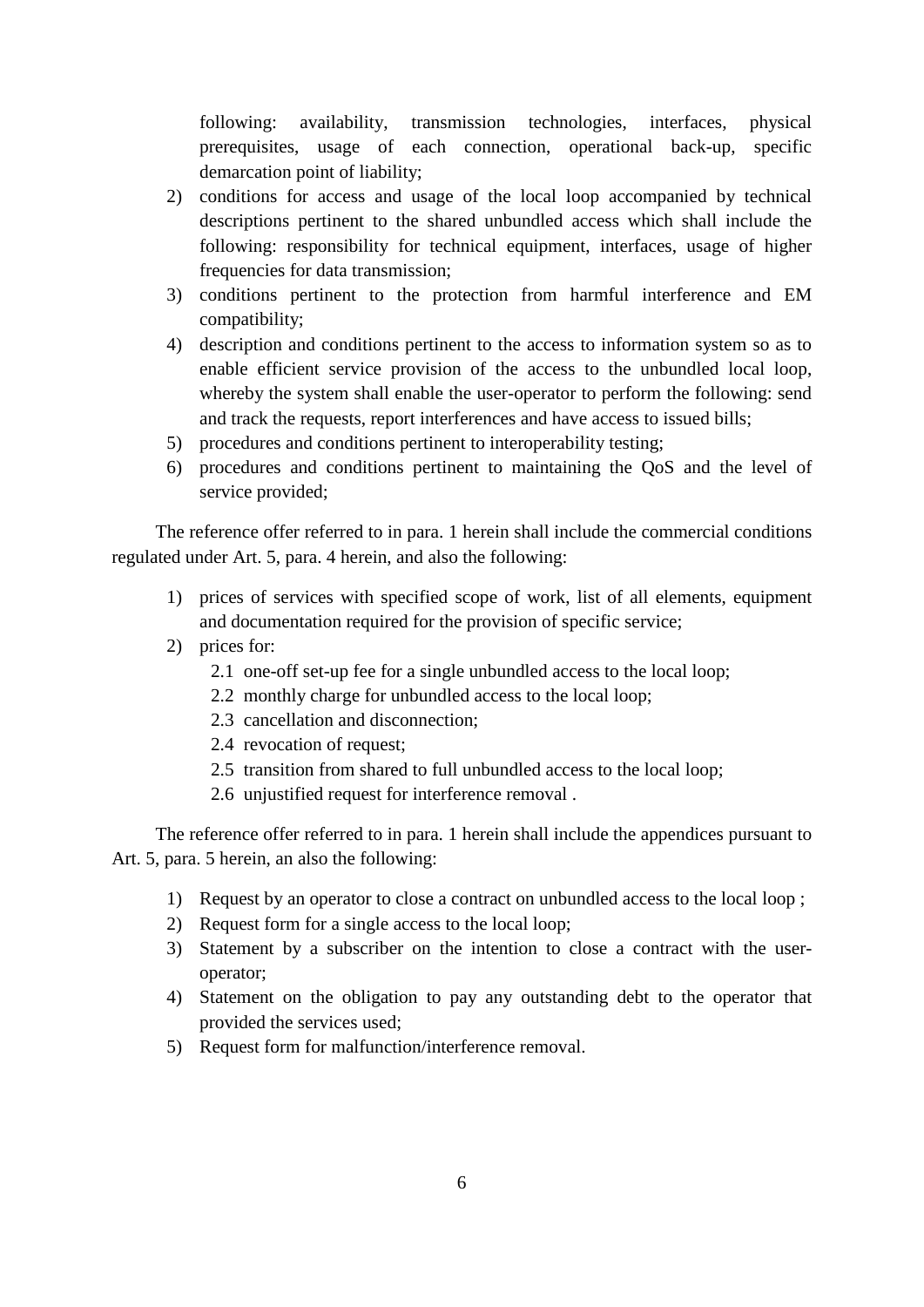*Reference Offer for the Services of Access to Network Elements and Associated Facilities* 

# **Article 9**

Reference offer for the services of access to network elements and associated facilities (collocation and cable duct usage) shall include general provisions, technical requirements and commercial conditions and relevant appendices.

The reference offer referred to in para. 1 herein shall include the general provisions regulated under Art. 5, para. 2 herein, and also the following:

- 1) conditions for collocation that may be physical, virtual or remote collocation;
- 2) conditions for the usage of the associated infrastructure;
- 3) rules for the usage of the collocation space;
- 4) access conditions for staff of the user-operator;
- 5) conditions for the commencement and termination of collocation service and the minimum time of duration;
- 6) conditions for the space allocation at the locations where the collocation space is limited and definition of alternative technical requirements for the access and usage of the local loops;
- 7) notification procedures and synchronization of the operation in the event of planned network or infrastructure modifications;
- 8) conditions for the installation and usage of cable ducts and possible limitations.

The technical requirements of the reference offer referred to in para. 1 herein shall include the following:

- 1) requirements pertinent to the protection from harmful interferences and EM compatibility;
- 2) procedures and conditions pertinent to maintaining the QoS and the level of service provided;
- 3) possible usage limitations in the collocation spaces;
- 4) human life and health protection measures;
- 5) compliance with the fire prevention requirements.

The reference offer referred to in para. 1 herein shall include commercial conditions regulated under Art. 5, para. 4 herein, an also the following:

- 1) prices of services with specified scope of work, list of all elements, equipment and documentation required for the provision of specific service;
- 2) prices of:
	- 2.1. one-off collocation set-up fee;
	- 2.2. monthly collocation charge;
	- 2.3. monthly cable duct charge.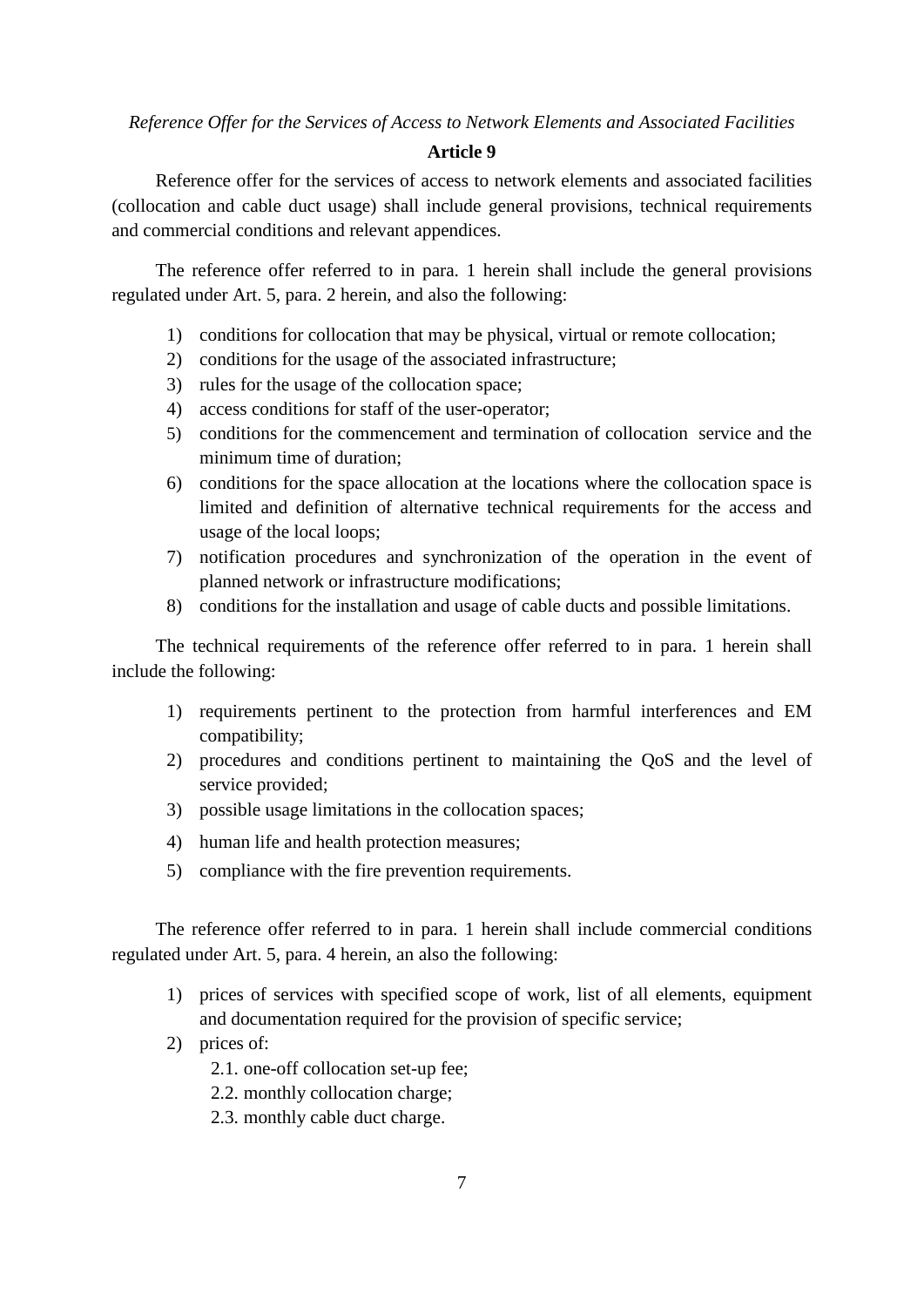The reference offer referred to in para. 1 herein shall include the appendices in accordance with Art. 5, para. 5 herein, and also the following:

- 1) Request for collocation service provision;
- 2) Request for cable duct lease.

## *Reference Offer for Leased Lines Services*

# **Article 10**

Reference offer for leased lines services shall include general provisions, technical requirements and commercial conditions and relevant appendices.

The reference offer referred to in para. 1 herein shall include general provisions regulated under Art. 5, para. 2 herein and the procedures pertinent to the modification of type or capacity of a leased line.

The technical requirements of the reference offer referred to in para. 1 herein shall include the following:

- 1) characteristics of the leased line subject of the offer (digital line of specific bitrate between two points in the network of an SMP operator, through which the useroperator provides electronic communication service);
- 2) conditions pertinent to leased line set-up: 2.1. geographic location of terminal points;
	- 2.2. testing procedure and conditions during a specified period;
- 3) procedure and conditions pertinent to the maintenance of QoS and the level of service provided, in particular maintenance, detection and removal of interferences, suspension and/or termination of service provision.

The reference offer referred to in para. 1 herein shall include commercial conditions regulated by Art. 5, para. 4 herein, and also the following fees and specified discounts pertinent to:

- 1) service set-up;
- 2) leased line usage;
- 3) terminal equipment lease;
- 4) relocation of leased line terminal points;
- 5) increase/decrease of the leased line capacity (bitrate);
- 6) leased line reconnection (after a temporary disconnection);
- 7) monthly charge.

The reference offer referred to in para. 1 herein shall include the appendices in accordance with Art. 5, para. 5 herein, and also the following:

1) Leased lines service specification: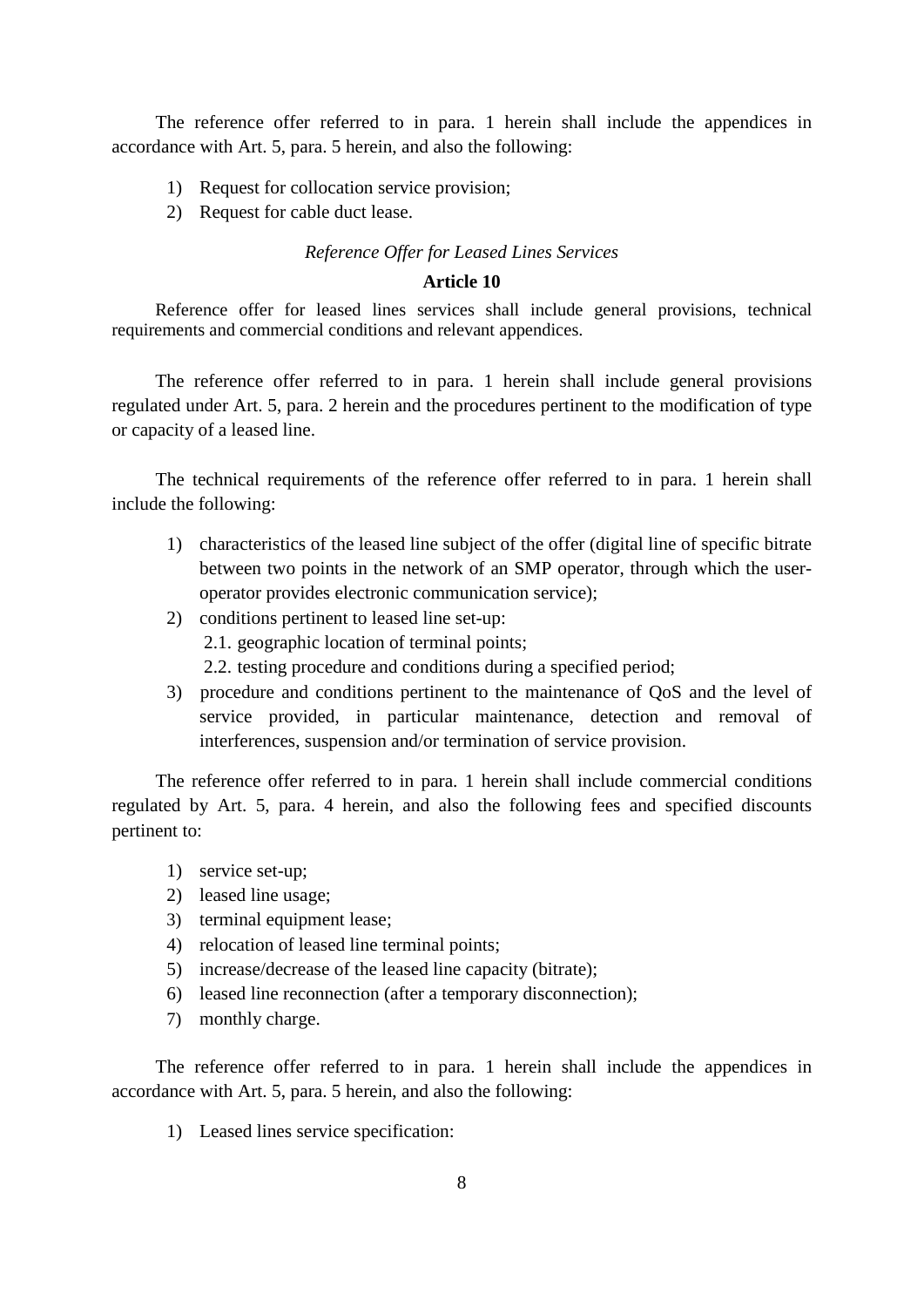- 1.1. tables containing technical characteristics of the leased lines which are subject of the reference offer;
- 1.2. tables containing type of interface for terminal equipment being leased to a user-operator;
- 2) Request to close a contract on leased lines service provision;
- 3) Request form for malfunction/interference removal;
- 4) Request form for leasing additional capacities and/or modification of bitrate of the leased capacities.

The reference offer for leased lines services shall include the capacities stipulated under general bylaw of the Agency regulating the volume and content of the minimum set of leased and the capacities up to 1 Gb/s regardless of technology.

# *Reference Offer for Broadband Services*

# **Article 11**

The reference offer for broadband services shall include general provisions, technical requirements and commercial conditions and relevant appendices.

The reference offer referred to in para. 1 herein shall include general provisions regulated by Art. 5, para. 2 herein, and also the following:

- 1) conditions for service commencement and provision;
- 2) possible reasons for the request denial and/or service provision termination;
- 3) procedure for migration of a user/operator from one service to another;

The technical requirements referred to in para. 1 herein shall include the following:

- 1) ways of broadband service realization;
- 2) access points for all types of broadband services;
- 3) types and description of all available interfaces and relevant protocols;
- 4) types of access lines;
- 5) reference level of service in regard to set-up of access and data transmission, data transmission and authentication;
- 6) conditions and the procedure for connecting the user-operator to electronic communication network of an SMP operator;
- 7) modification of technical parameters;
- 8) conditions for access to operation support systems, IT systems and data bases;
- 9) manner and conditions for the maintenance of the QoS and level of service provided;
- 10) reference conditions of the contract on broadband service usage including maintenance, interference detection and removal, suspension and/or termination of service provision.

The commercial conditions of the reference offer referred to para. 1 herein shall be regulated in accordance with Art. 5, para. 4 herein.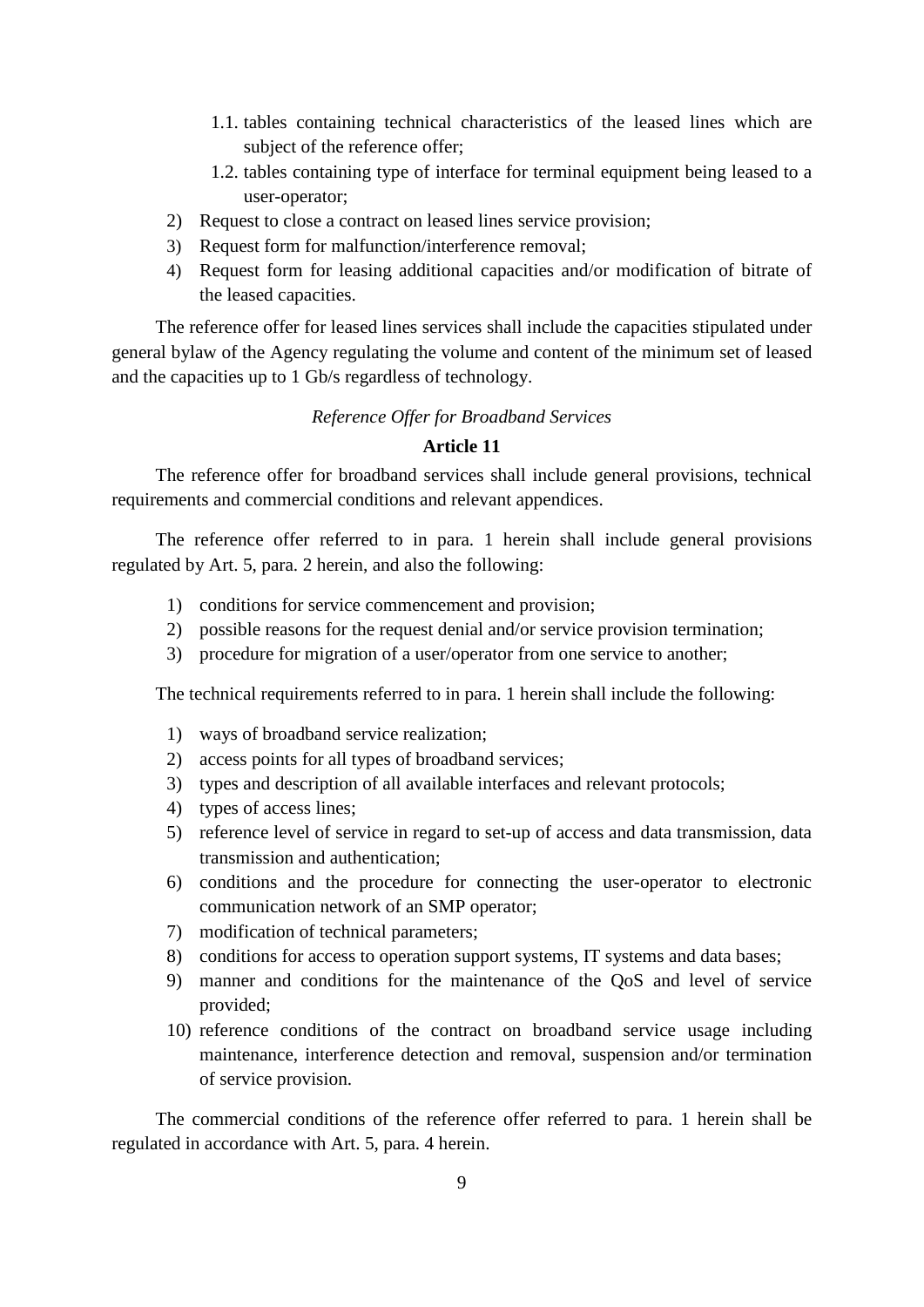The reference offer referred to in para. 1 herein shall include the appendices in accordance with Art. 5. para. 5 herein, and also the following:

- 1) List of regional access points;
- 2) Service request;
- 3) Request form for the procedure of migration by a user-operator to another technology applicable to service provision;
- 4) Request form for malfunction/interference removal.

## *Reference Offer Authorization and Modification Procedure*

## **Article 12**

Should the Agency find that the reference offer has not been prepared and published in accordance with the Law, this Rulebook and other bylaws of the Agency, the Agency may request modification of the reference offer.

The reference offer shall be liable to modifications, in line with the technological and market changes.

An SMP operator shall be required to publish any modification of the reference offer on their website and to submit it to the Agency.

The modification of the reference offer referred to in the previous paragraph herein shall be applied 30 days following the day of its publication.

The Agency shall publish reference offers on its website.

# *Transitional and Final Provisions*

## **Article 13**

The day this Rulebook enters into force the Rulebook on general terms and conditions for interconnection of public telecommunications networks (*Official Gazette of RS*, no. 53/08) shall cease to be valid.

# **Article 14**

The contracting parties, where at least one is an SMP operator, shall be required to align any closed contracts regulating interconnection, access and unbundles access to the local loop with the reference offers prepared in accordance with this Rulebook, no later than 30 days following the beginning of application of the relevant reference offer.

## **Article 15**

This Rulebook shall enter into force on the eighth day following the publication in the *Official Gazette of the Republic of Serbia.* 

**Ref. no. 1-01-3400-16/11 Chairman of the Managing Board**